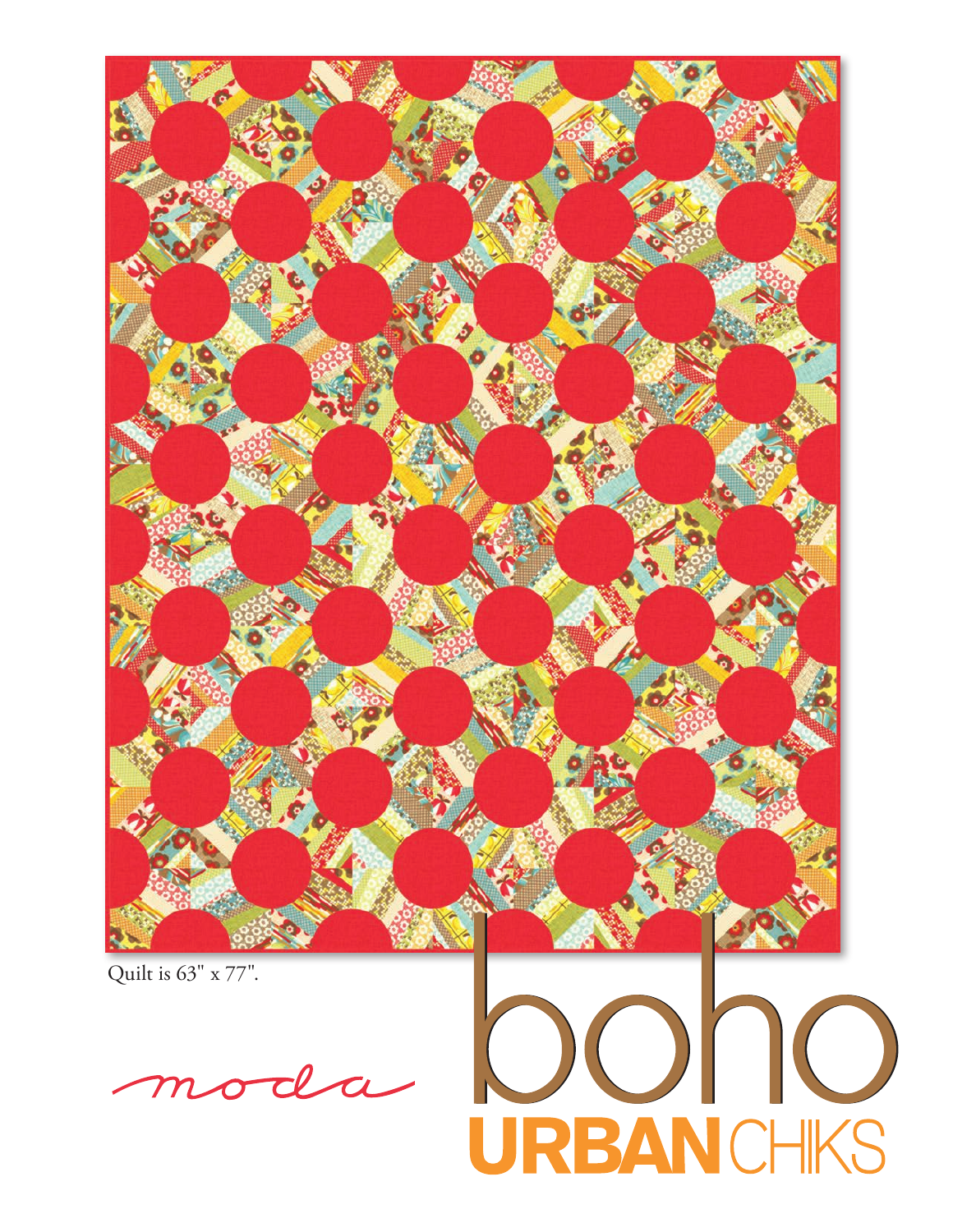# **RBANC**

Quilt is 63" x 77".

### **Cutting**

### **Bowties: (One Fat Quarter Bundle)**

From EACH of the 34-18" x 22" pieces (*cut across the 18" width*): 11 - 2" x 18" strips Don't worry if you can't get all these cuts from the 22". A variety of strip widths will enhance the look of the finished quilt.

# **Quarter Circles & Binding:**

- 25 4½" x width of fabric strips from the 25 strips cut 198 - 4½" squares
- 8 2½" x width of fabric strips Sew the 8 strips end to end using a diagonal seam to make the Binding.

# **Templates:**

- Cut 1 7½" square from the template plastic. Cut one Bowtie template from this square.
- Cut 1 4½" square from the template plastic. Cut one Quarter Circle template from this square.



*This pattern uses a "crazy quilt" method for constructing the blocks. The number of blocks you can make may vary depending on your piecing.*



Read instructions before beginning a project. All instructions include a ¼" seam allowance. 22" measurement is approximate.

# **Quilt Construction**

1 **Bowties:** (A) Sew the Bowtie strips together using a *short stitch length*. Vary the angle of the strips. Press the seams in one direction. Trim the access fabric. (You may be able to use the trimmed strips as you continue to "build" your fabric.) Create a section of fabric that is at least 24" wide.

press open

press open





Layer & sew.

(B) Use the Bowtie template and a water soluble marker, or a regular lead pencil, to draw Bowties on this "strip fabric". Vary the angles of the Bowties and place them as close together as possible to make efficient use of your fabric.



(C)Cut out the Bowties. Add more strips to your "strip fabric". Draw the Bowties using the template and cut out them out. Repeat this process until you have 99 Bowties.



add strips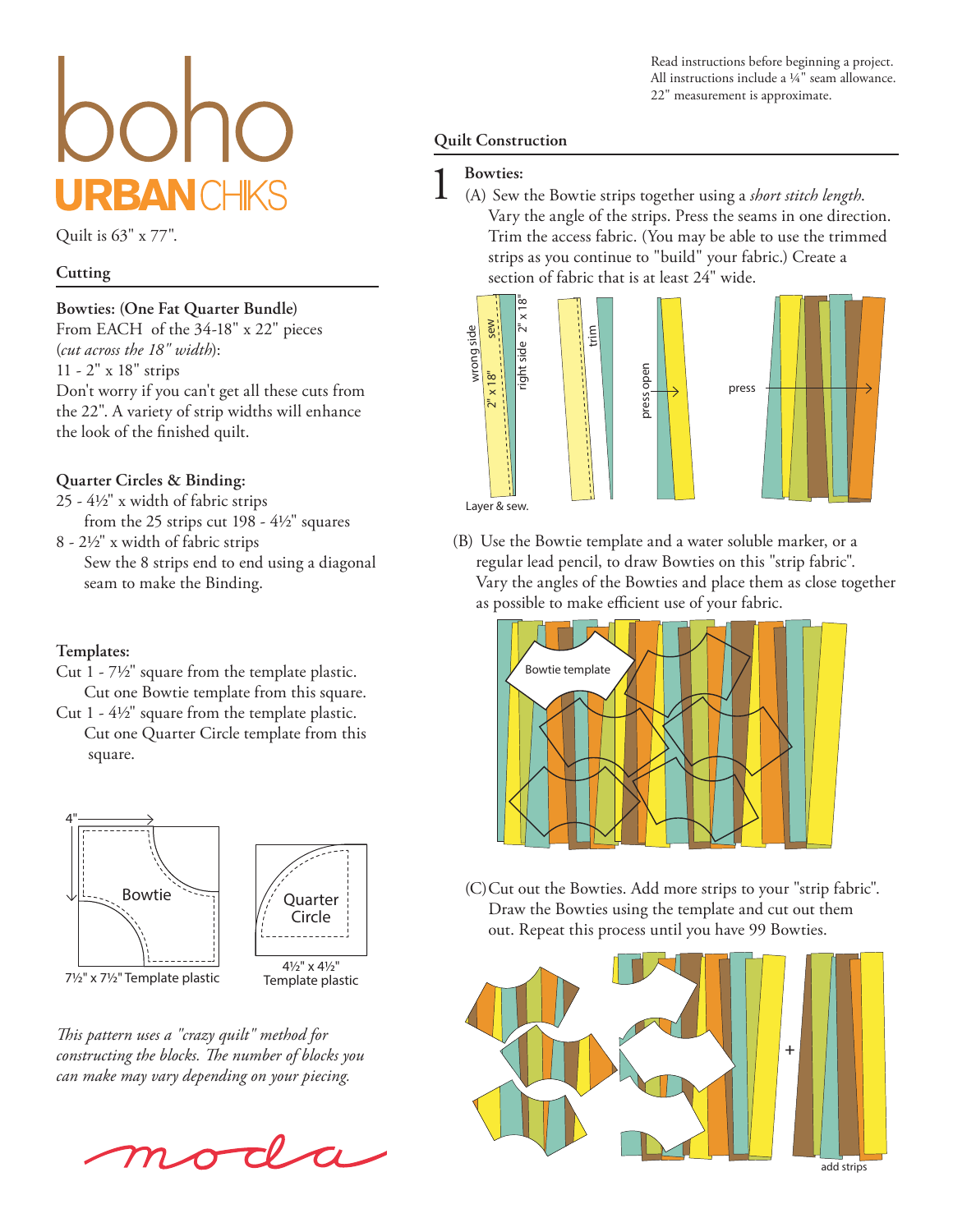2 Quarter Circles: On the right side of each of the Quarter Circles, draw a line ½" from 2 straight sides using a water soluble marker. Align the 45° angle on your ruler with the corner of the quarter circle. Mark the center of the circle.



Mark the sides and the center of the 198 Quarter Circles.

3 **Bowtie block construction:** (A) Pin, right sides together, 1 Bowtie on top of one Quarter Circle. Align the drawn lines on the Quarter Circle with the sides of the Bowtie, pin. Align the centers and pin.



(B) Stitch the Bowtie and Quarter Circle together using a ¼" seam. Start and end with a backstitch. *Tips: Sew SLOWLY. Use a short stitch length. Stop frequently, needle down, to realign the edges. Do not clip the seams.* Press away from the Bowtie.



(C) Add a Quarter Circle to the other side of the Bowtie. Stitch with the Bowtie on top, repeating the go slow/short stitch tips.



(D) Trim the block to measure 7½" square. Repeat to make a total of 99 Bowtie Blocks.





 $\overline{4}$  Sew the Bowtie Blocks into 11 rows of 9 blocks.<br>Press the seams in opposite directions from row to row. *Be sure to rotate the blocks, so the Quarter Circles form a whole circle.* Layer, quilt and bind. ENJOY!



Quarter Circle

RBAN CHKS

Template is the actual size.

 $\tau\ell$